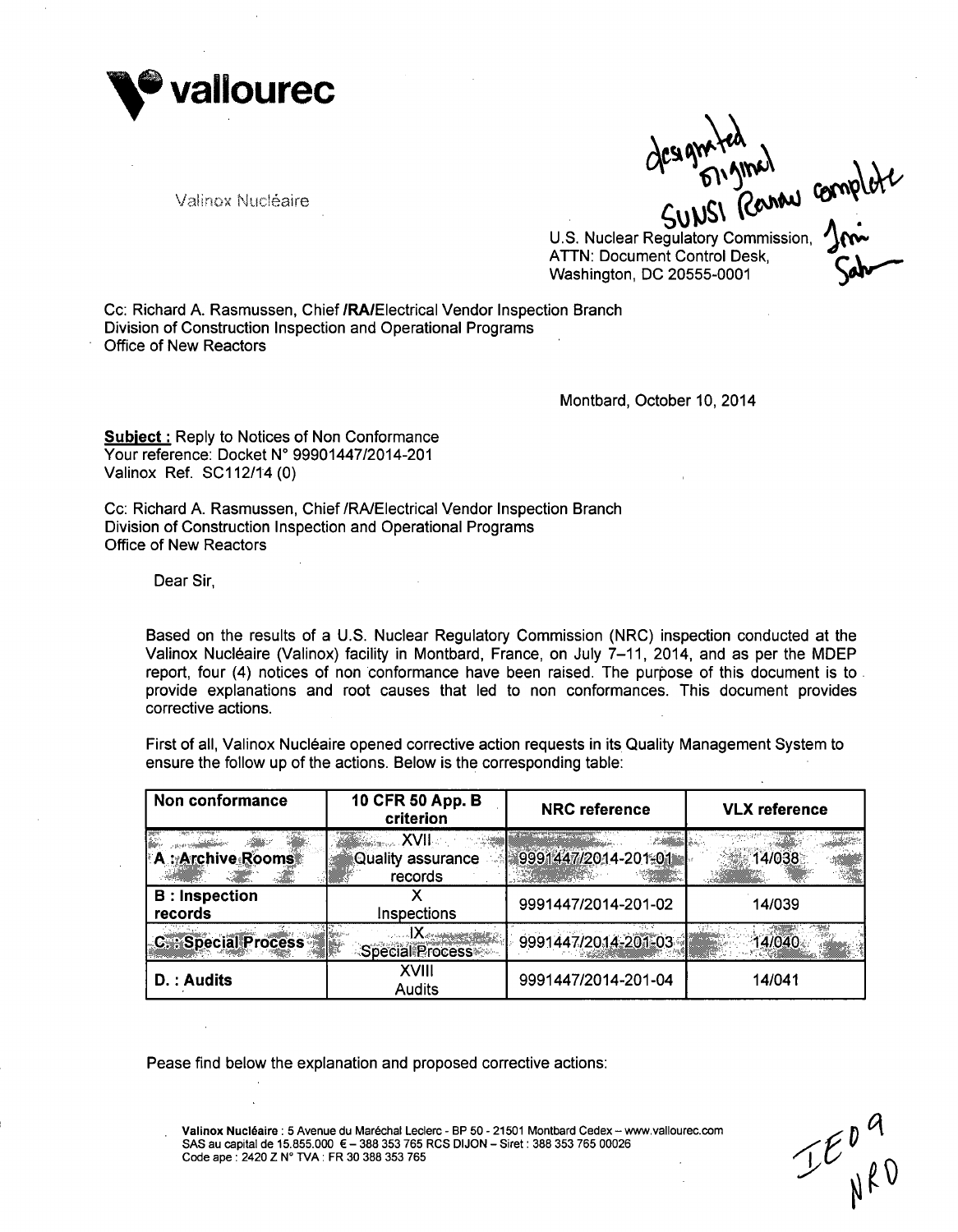# *A: Archive Rooms* (9991447/2014-201-01)

# Explanations

Valinox had modified two rooms in the lower floor of an independent building, where there is no. production or permanent activities. These rooms are named A & B and are kept locked anytime; the keys are available in the Quality department. The room named B is dedicated to production records. The room named A is dedicated to the final certification documents (CMTR and order quality records)..

The rooms are equipped with shelves and archive cardboards. Shelves and archive cardboards are identified.

For fire protection, four extinguishers are in place before the entrance and inside the rooms. There is a manual fire alarm outside the rooms. The security officers are doing security patrol every 4 hours. The room entrance is a checkpoint during this patrol.

For water & flooding prevention, the room A is equipped with lockers. The archive cardboards containing the final certification records are kept above ground, the lockers are not fireproof lockers. When archive documents are taken out for review, it is documented on a logbook.

In Room B, the archive cardboards containing manufacturing records are kept above ground on shelves. In both rooms, the water pipe system has been condemned and drained.

For rodent protection, raticides are installed and replaced every 3 months.

Meanwhile, there is no systematic record of entrance into the room. The lockers are not fireproof.

### Corrective action

Valinox has decided & scheduled to set up an archive service with supplier for room B by end of November 2014. The free space will be restaured in accordance with NQA1 (2012), Part Ill, subparts 3.1-17.2

 $\rightarrow$  Due Date : June 31<sup>st</sup> 2015.

# *B: Inspection Records* (9991447/2014-201-02)

Case 1): Non conformance detected during receiving inspection.

#### Explanations

The applicable procedure PAM 100 Rev 4 and corresponding annexes 2 refer to PAM 132 (Supplier Claims) in case of findings. Release by derogation shall be handled as per PAM 130 (Non conformance management).

As per PAM 100, the condition of failure to comply are recorded on the receiving inspection report, the receiving inspector shall ask the supplier to open a non conformance report in the supplier quality system. In parallel, a remarks or claim file is opened by Valinox and forwarded to supplier, this file insure traceability to the supllier's NCR.

The material subject covered by nonconformance report shall not be released before evidence of supplier NCR Closing and new conformity assessment of the products as per PAM 100.

In the case of the out of tolerance surface imperfection, Valinox issued a remark file (SO044/14) to the supplier. The supplier opened a NCR file NCR021-14(A). Products have been repaired and conformity has been demonstrated. Valinox decided to release one lot by derogation of the affected products to evaluate the impact of roughness on first operation. This has not been traced in a Valinox non conformance report. The receiving inspection process was still pending and thus the affected lot was not allocated to an order.

### Corrective action

The PAM 100 shall describe that the use of material that has not completed the full receiving inspection process shall be accepted by derogation in a non conformance report.

# → Due date November, 30<sup>th</sup>, 2014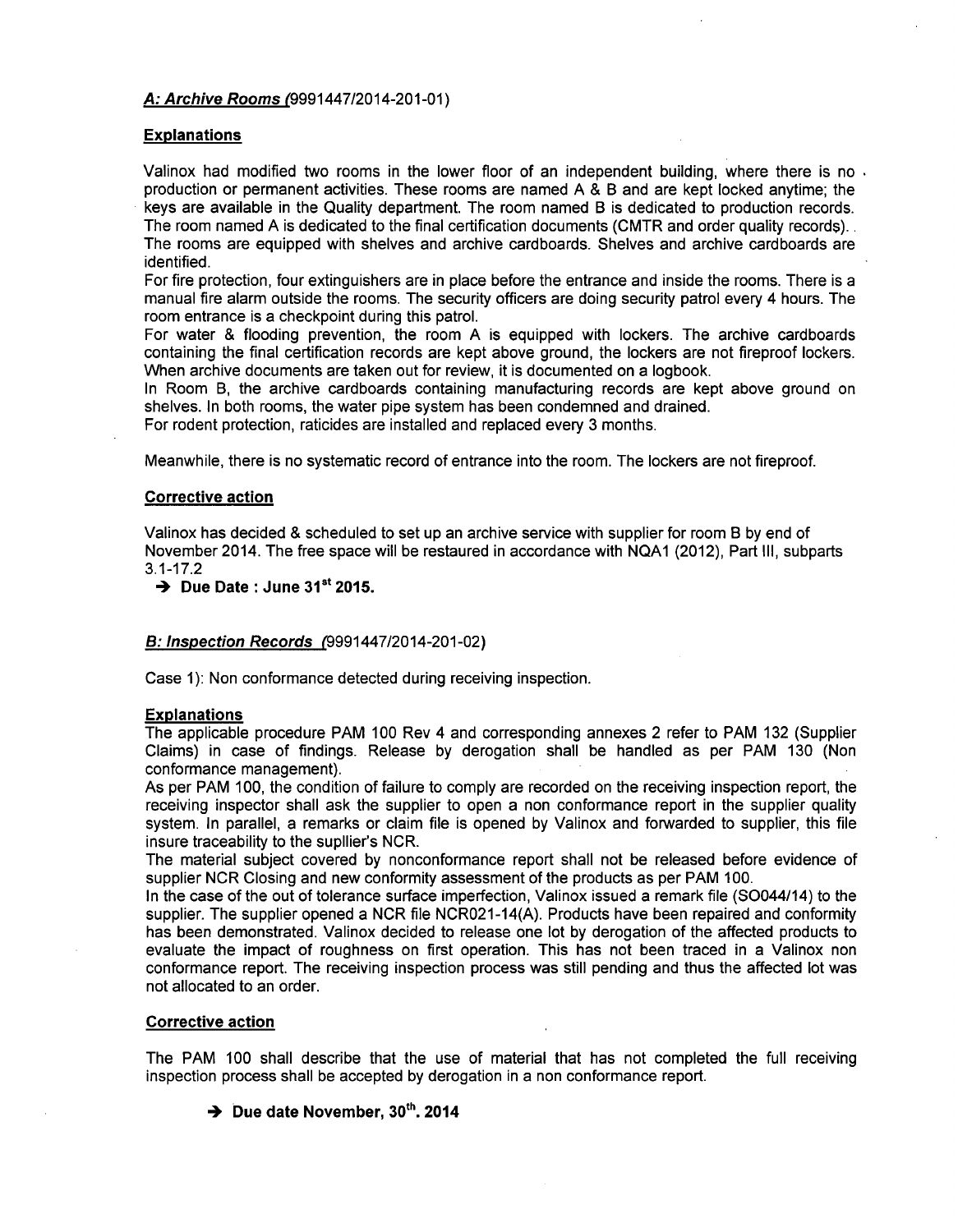Case 2): Missing independent check signature on heat treatment records.

# Explanations

The document that records the loading conditions (cleanliness and bundles positions) before treatment must be checked **by QC** controller. During the week end, there is no **QC** inspector; the document has not been signed **by QC** before loading. The loading conditions have been reviewed **by** the team leader to authorize the heat treatment cycle to start. The team leader is qualified to evaluate the above criteria but not authorized to sign on behalf of **QC.**

The **QC** can check the load after treatment. In addition, the **QC** reviewed and validated the heat treat cycles curves and final condition of bundles.

In addition, the results of heat treatment are validated on the products **by** metallurgical destructive tests on a lot basis as per customer's requirements.

# Corrective action

The Heat treatment datasheet shall provide Quality check **by** independent authorized people, **QC** validation shall be maintained on the document either to evaluate the initial conditions or to validate afterward that independent check have been done **by** authorized people. The document shall be updated to reflect this process.

# **4** Due date November 30th 2014

# **C:** *Special process* (9991447/2014-201-03)

# Explanations

The heat treatment conformity is established according to quality management system and customer's purchase specifications.

As per our quality management system, the thermocouple used to monitor the product temperature and control the furnaces are subject to calibration according to PAM **110.** The conformity statement of thermocouple is established as per acceptance criteria defined in **ETA1 06.**

In a same way, the conformity statement of heat treatment cycles is established **by** review of **,** both time and temperatures records obtained using calibrated devices as per the applicable procedures.

In addition, the results of heat treatment are validated on the products **by** metallurgical destructive tests on a lot basis as per customer's requirements.

The quality system is regularly reviewed and accepted **by** clients, certification bodies.during survey **&** audits.

# Corrective action

In order to take into account the as-found calibration data for the thermocouples affected to the products's temperature surveillance, we move forward our quality system.

We will update the life sheet, available on shop floor, of each measurement device to indicate the asfound deviation value and an indicator to restrain the use of thermocouple on the hottest or coldest position in the heat treatment lots, depending on the sign of as-found deviation.

This will provide a safety margin to the requirement corresponding to the as-found deviation data. For that we have to modify the thermocouple calibration procedure, the acceptance criteria procedures, train the furnace operators and shop inspectors to put in place this modification. This should be completed **by** end of 2014.

# → Due date December 30th 2014